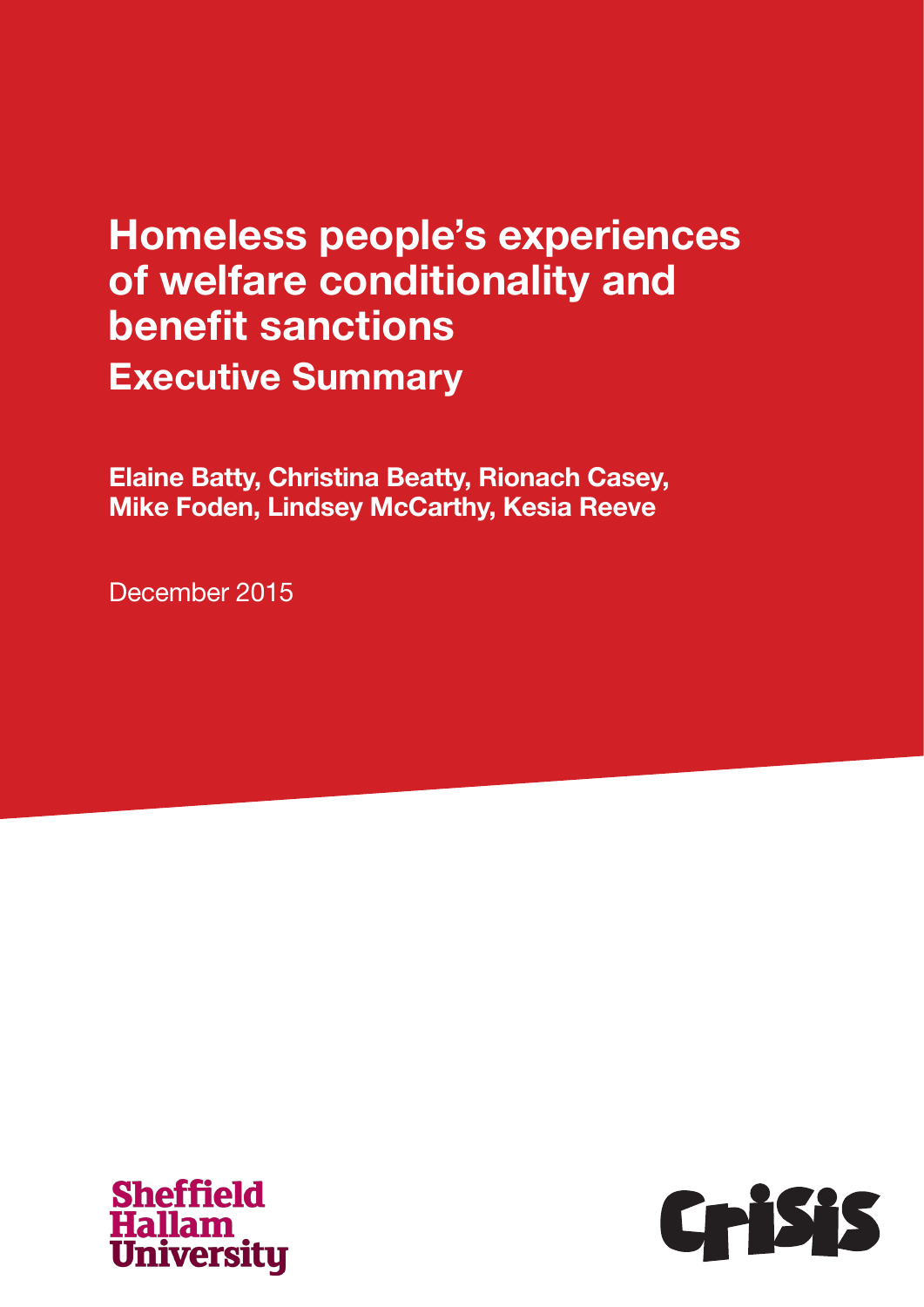# Acknowledgements

We would like to thank Dr Lígia Teixeira, the Head of Research and Evaluation at Crisis for her assistance, guidance and support during this project. Special thanks must go to the staff at Qa Research - Helen Hardcastle, Sarah Weller and the fieldwork researchers - for their efforts and diligence in carrying out the survey. We are also indebted to the many organisations across England and Scotland who allowed us to conduct the survey and interviews in their day centres and hostels, and to the stakeholders who gave their time to share their views and expertise with us. Thanks also to David Webster for reading and commenting on drafts of this report. Most of all we would like to thank the homelessness service users who gave their time and talked openly to us about their experiences.

This report is based on research undertaken by the authors and the content does not necessarily reflect the views of Crisis or of any participating agencies. We do, of course, accept full responsibility for any inaccuracies or omissions.

#### Crisis head office

66 Commercial Street London E1 6LT Tel: 0300 636 1967 Fax: 0300 636 2012 www.crisis.org.uk © Crisis 2015

ISBN 978-1-78519-019-3 Crisis UK (trading as Crisis). Registered Charity Numbers: E&W1082947, SC040094. Company Number: 4024938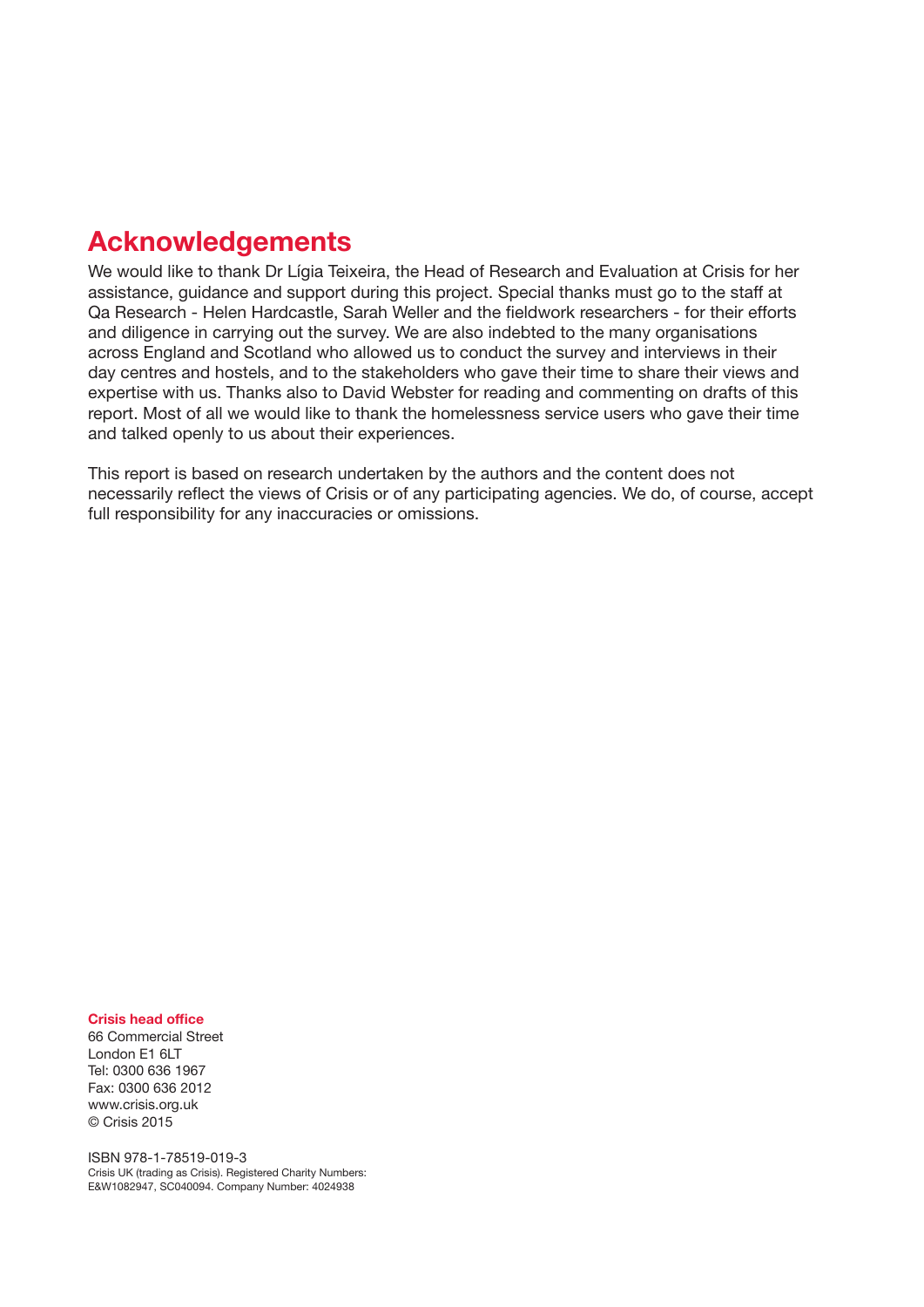## Executive Summary

#### Introduction

This report presents the findings from a study commissioned by Crisis and conducted by the Centre for Regional Economic and Social Research at Sheffield Hallam University to explore the prevalence and experience of benefit sanctions amongst homeless people. The report was commissioned in response to growing concerns and evidence that homeless people may be disproportionately affected by sanctions, and about whether the regime is being fairly and appropriately applied to vulnerable groups.

The report is based on evidence from a face-to-face survey with 1013 homelessness service users and in-depth interviews with 42 homelessness service users who had been sanctioned in the past year. Fieldwork took place between February and July 2015.

#### **Context**

In 2012, as part of a wider programme of welfare reform, the Coalition Government introduced a new system of welfare conditionality that places greater responsibilities on wider range of claimants and imposes harsher sanctions against those who fail to comply. Underpinned by the view that rights must be balanced by responsibilities the core objective of welfare reform, and the sanctions regime specifically, is to support more people into work. Such a programme of reform is deemed necessary to tackle the problems of benefit dependency and cultures of worklessness reported to exist amongst those who are out of work.

Most notable of the changes introduced as part of the new regime are enhanced requirements placed on claimants - including setting job-search and other targets - and increased severity and length of sanctions. Some claimants can have their benefit withdrawn for up to three years if they do not meet the requirements placed upon them.

#### Key Findings

- The evidence points to high levels of labour market detachment amongst homelessness service users. A significant proportion of survey respondents were not 'fit for work', had health issues that limited the work they could do, and had last worked more than five years ago. However, a significant minority did have a recent work history and the vast majority wanted to work, in some cases despite having been assessed as unfit to do so. This positive disposition towards working was reflected in respondents' efforts to find work and improve their skills and employability, often independent of Jobcentre Plus requirements. In fact, many of the homelessness service users participating in this research had just the kind of disposition to work that welfare policy seeks to engender.
- There was widespread support for a system of conditionality amongst respondents interviewed in-depth despite the fact that all had fallen foul of this system and been sanctioned.
- Results from the survey corroborate the scant, but emerging evidence base on sanctions and homelessness, suggesting that homelessness service users are disproportionately affected by sanctions. In fact, they may be twice as likely to be sanctioned as the wider claimant population. In total, 39 per cent of the survey sample had been sanctioned in the past year.
- Vulnerable claimants such as those as those with mental ill health, dependency issues, and poor literacy issues appear most adversely affected by the conditionality and sanctions regime. They are more likely to face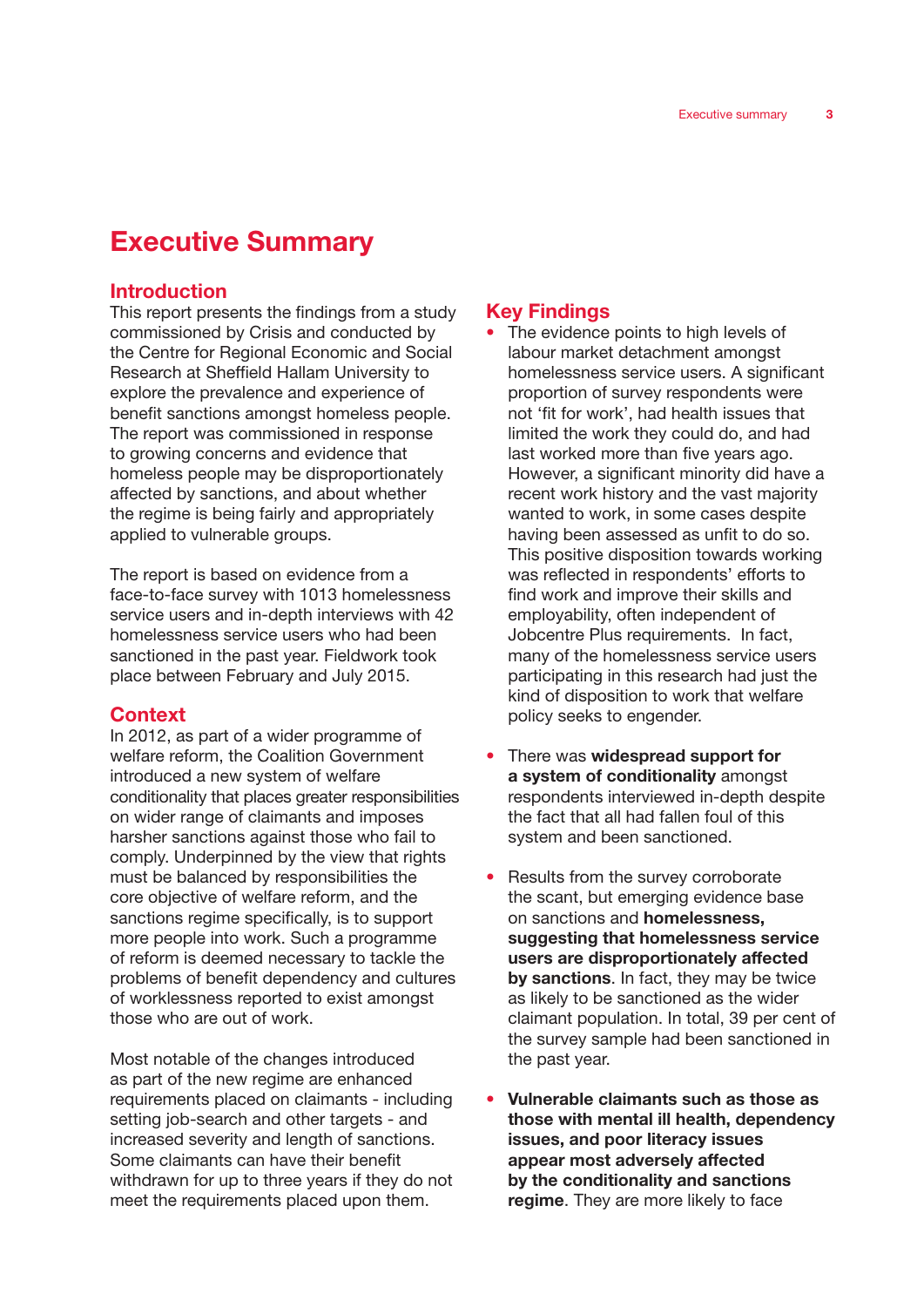difficulties meeting conditionality requirements; more likely to be sanctioned; and more likely to report negative impacts of being sanctioned.

- The evidence suggests that it is systemic and personal barriers to meeting conditionality requirements that explain the high sanction rate amongst homelessness service users rather than unwillingness to comply. Key barriers include: the requirement to job search online combined with homeless peoples limited access to the internet; personal circumstances and vulnerabilities limiting capability to meet requirements; insecure postal addresses; the 'full time job' of managing the many personal issues and commitments many homeless respondents have combined with limited flexibility in the benefits system; and the complexities of the system, compounded by unclear communication and processes. Only a very small minority of interview respondents had been sanctioned for wilfully failing to comply with conditionality requirements. Rather, they made honest mistakes, they had not received notification of appointments, were ill, or were set conditions clearly not appropriate to their capabilities. The majority (63 per cent) of survey respondents found the conditionality requirements placed upon them difficult to meet. This suggests that homelessness service users are being sanctioned because they cannot comply with conditionality requirements and not because they will not comply.
- The conditionality imposed on respondents raised questions about consistency of practice in relation to vulnerable people. Some respondents with poor IT proficiency and no access to the internet were required to conduct most or all of their job-seeking online (and were sanctioned for failing to do so) while others with higher levels of proficiency were allowed to use other methods, such as

looking in newspapers, asking friends and family and handing out CVs.

- Universal Jobmatch appeared to be yielding no meaningful opportunities for participants in this study. They reported extremely low success rates (hundreds of jobs applied for with no interview secured or response of any kind received), hardly ever receiving a curtesy response to applications and jobs remaining on the website for months, arousing suspicion that they were not genuine and undermining trust in the system. These experiences had a demotivating effect for respondents, many of whom were already relatively low on self-esteem.
- Respondents valued highly the support, courses, and volunteering opportunities offered by voluntary sector organisations with which they were engaged but their views and experiences of support provided by Jobcentre Plus and the Work Programme was much more mixed. Respondents' experiences of the help and support provided through the benefit system were so variable it is difficult to draw any conclusions about the merits and effectiveness of the different components of in-system support. Some gave high praise for a course they were referred to, while others said theirs gave them no new skills; some described helpful and understanding Work Coaches, while others reported being treated with disdain and offered nothing they recognised as help and assistance to find work.
- The evidence from this study suggests that the sanctions regime does prompt some behavioural change, making homelessness service users more likely to comply with the conditions set down for them, where they are able to. However, most respondents reported already doing all they could to meet their conditionality requirements.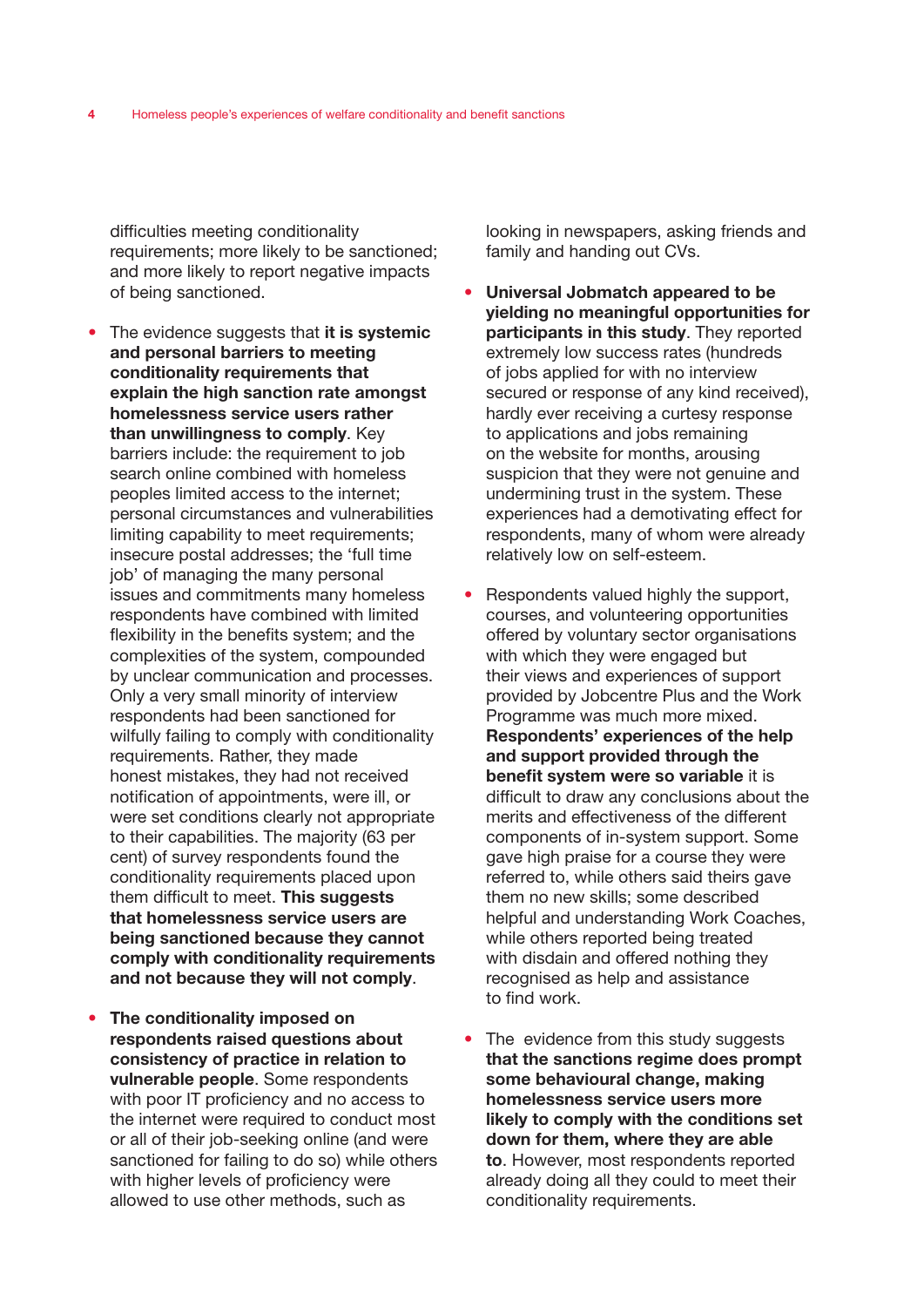- Being sanctioned was found to have a series of 'unintended' impacts on respondents' lives, pushing them into debt, hunger, straining relationships with friends, family and children and exacerbating mental and physical health problems in an already vulnerable population. Three quarters of the survey respondents who had been sanctioned said this had a negative impact on their mental health
- There is evidence that being sanctioned is having a significant detrimental impact on people's housing situations – those already homeless and those in their own accommodation – resulting in homelessness for some. Overall 21 per cent of sanctioned respondents said they became homeless as a result of the sanction. This is partly due to Housing Benefit sometimes ceasing when a claimant is sanctioned.
- Perversely, the experience and detrimental impact of sanctions was found to push people further from the labour market, or decrease their chances of securing work, in direct opposition to the policy intent.
- The study found that **homelessness** service users were 'begging borrowing and stealing' to meet their daily needs while sanctioned. For example, 38 per cent of sanctioned survey respondents had stolen essential items as a result of being sanctioned. Going without essentials such as food (77 per cent) and heating (64 per cent) was also commonplace. Many were turning to voluntary and charitable support services to fill the gap left by the withdrawal of welfare benefit income. The majority, for example, had visited a food bank (61 per cent) as a way of meeting their daily needs while sanctioned.

#### Policy Implications

These results have significant implications for policy. It is clear that, however well-intentioned the conditionality and sanctions regime and associated support and assistance, it is not working well for homelessness service users. In particular:

- The policy rationale for sanctions is that they encourage compliance. In other words, they are a deterrent threat, not a punishment. The very high sanction rate amongst homelessness service users indicated by this study suggests that sanctions are certainly not working or being employed as a 'deterrent threat'.
- The sanctions system is premised upon the notion that some individuals need coaxing to engage in work related activity. However, willingness to engage with the system, support for a conditionality regime, and aspirations to work were strong amongst those participating in this study. The evidence shows that respondents often did make more concerted efforts to comply following a sanctioning - for example checking appointment times more carefully, recording job search activity more rigorously - but their disposition and attitude was unchanged because they were already positively disposed to take advantage of support and training, and seek work.
- DWP policy and guidance makes clear that *'any work related requirements placed on claimants should be personalised according to their needs and circumstances, taking into account any restrictions.'* This stipulation does not appear to be enforced. The requirements detailed in respondents' Claimant Commitment documents were frequently seemingly impossible to meet and inconsiderate of their constrained circumstances. In some cases, a sanction was more or less inevitable.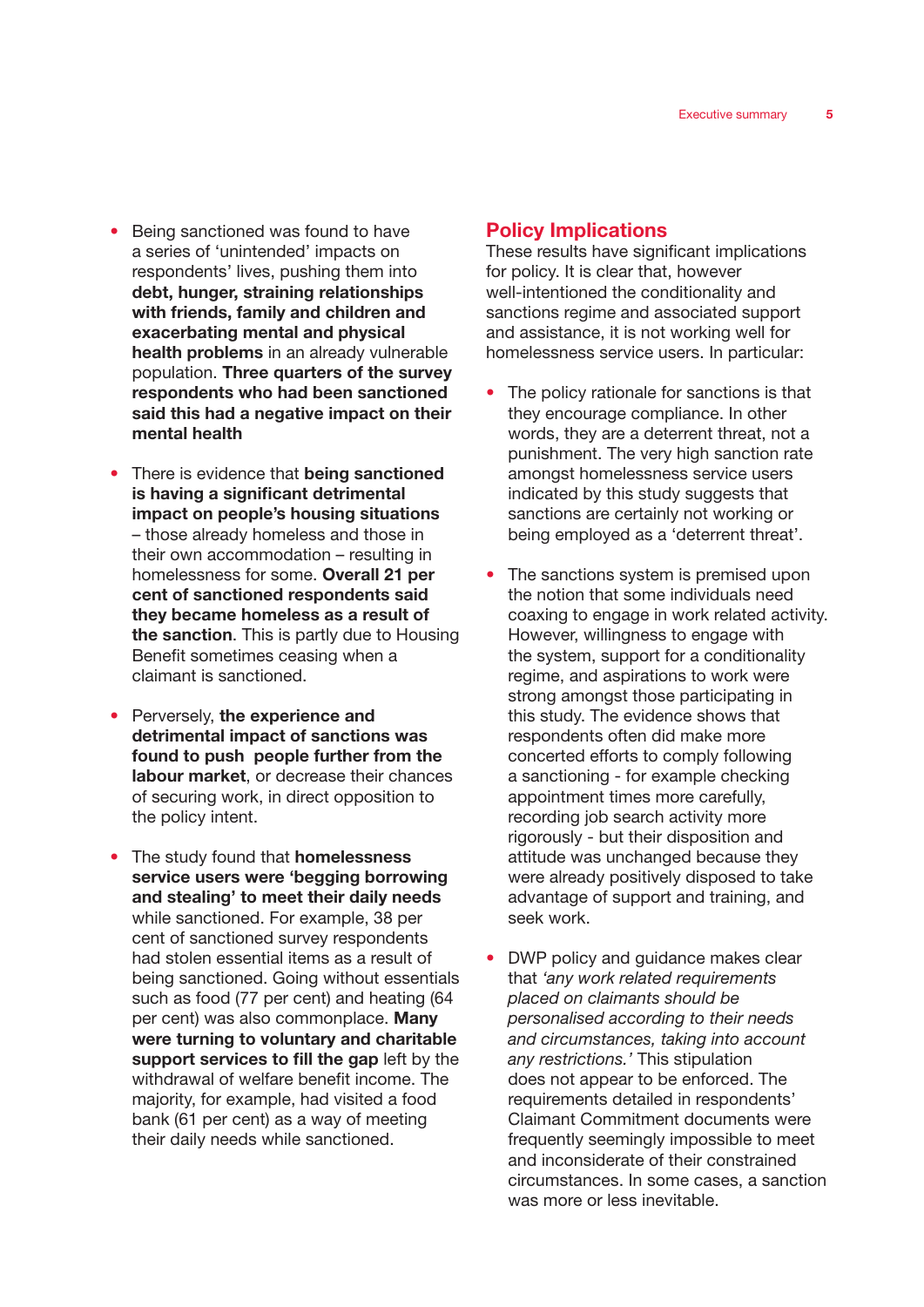- Many sanctions occurred not because of 'behavioural failings' on the part of claimants, but because of systemic problems and inappropriate requirements that far exceeded respondents'' capabilities and circumstances. Yet behaviour change - a key objective of the sanctions regime - cannot flow from a policy that people are unable to comply with.
- The benefit system is designed to protect the most vulnerable, and support people into work. The evidence from this studies calls into question how far these policy aspirations are being met

#### Summary Recommendations

We suggest that for a system of conditionality to be effective for this client group, to promote genuine efforts to help homeless people move closer to the labour market and achieve their aspirations, and to mitigate against the unintended consequences of sanctioning the following changes and measures are required.

- 1. DWP must ensure sanctions do not result in claimants' Housing Benefit being stopped, and report on progress in resolving this issue
- 2. Conditionality requirements should be suspended until housing issues are resolved:
	- > DWP should extend the current 'easement' rules on conditionality to anyone who is homeless, until their housing situation is resolved.
	- > Work Coaches should be required to ascertain whether an individual is homeless or at risk of homelessness so that the easement can be applied.
- 3. Work Coaches and contracted providers should exercise greater leniency when financial sanctions are likely to put

an individual at risk of homelessness or destitution

- > DWP should introduce a new financial assessment for Jobcentre Plus decision makers to deliver before a financial sanction can be issued.
- > Contracted providers of employment support programmes should be given greater freedoms not to raise a doubt over a sanctionable offence when deemed inappropriate to supporting a homeless person into work; and DWP should issue guidance on what might constitute a 'vulnerable' person.
- > DWP should introduce a 'warning system' for a first failure to comply with conditionality requirements for claimants with a history of homelessness, in place of a sanction.
- 4. Employment support and conditionality requirements should be better tailored for people who are homeless or at risk of homelessness
	- > The DWP commissioning framework, and future devolved commissioning models in Scotland and via city deals, should incorporate an in-depth assessment process that takes into account the barriers homeless people, or those at risk of becoming homelessness, face.
	- > DWP should introduce a uniform set of service standards across Jobcentre Plus and contracted out provision to ensure high quality services are delivered and homeless people receive the support needed to overcome specific barriers to work.
	- > Providers of employment support provision, including Jobcentre Plus, should include housing and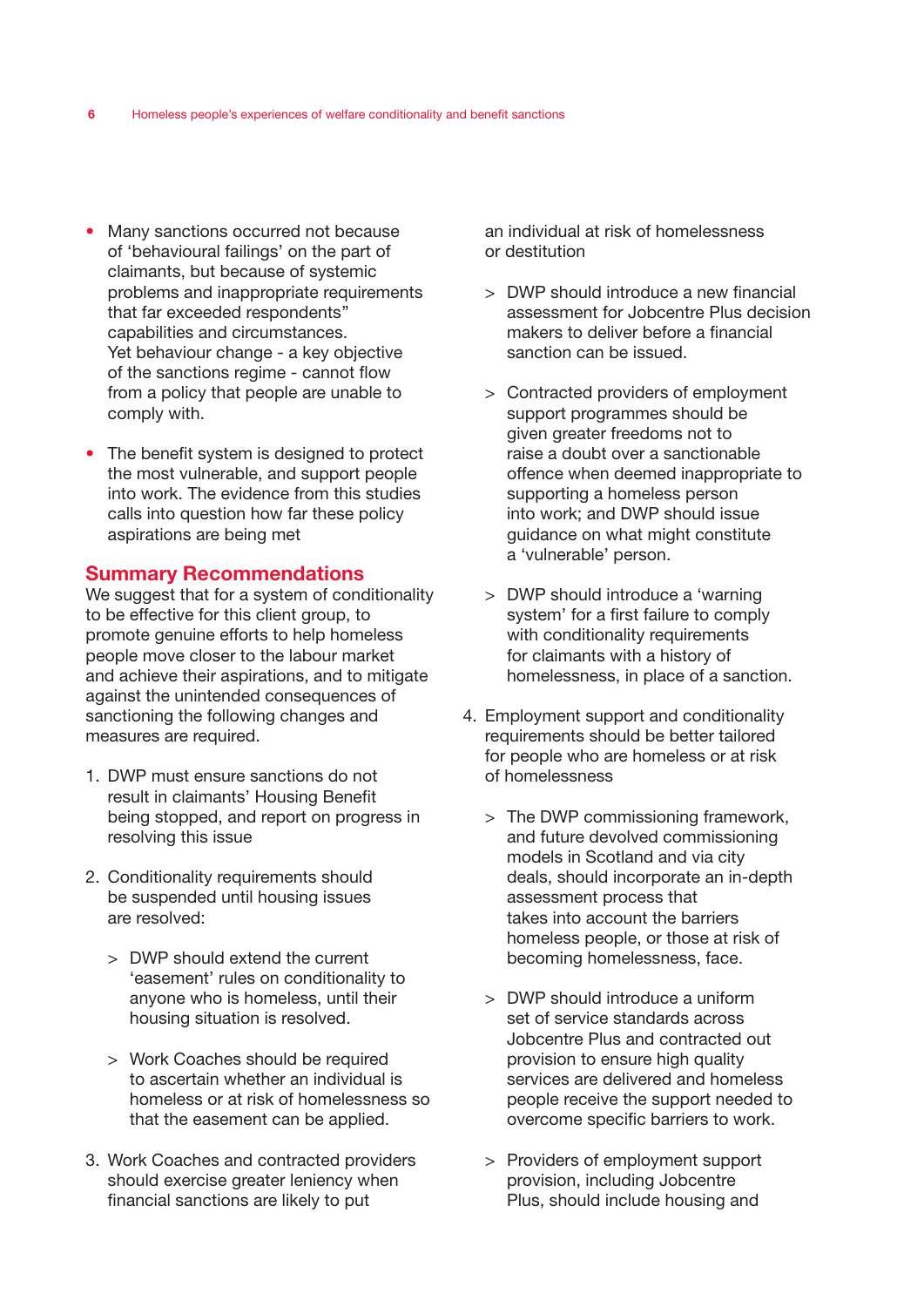homelessness specialists within their delivery model.

- > DWP guidance on the Claimant Commitment should clearly state that jobseeking activities should be codesigned between the claimant and Work Coach, and reviewed on an ongoing basis.
- > Work Coaches and contracted providers should capitalise on the positive efforts claimants are already making to improve employability by supporting their engagement with the voluntary sector to access support, courses or volunteering opportunities.
- 5. DWP must fully evaluate the effectiveness of conditionality and sanctions in moving people into the labour market
	- > DWP should commission a review of the effectiveness of the current conditionality and sanctions regime, including evaluation of the appropriateness and effectiveness of the regime in supporting homeless claimants into work.
	- > DWP should formally report on progress in meeting the recommendations of the Oakley review.